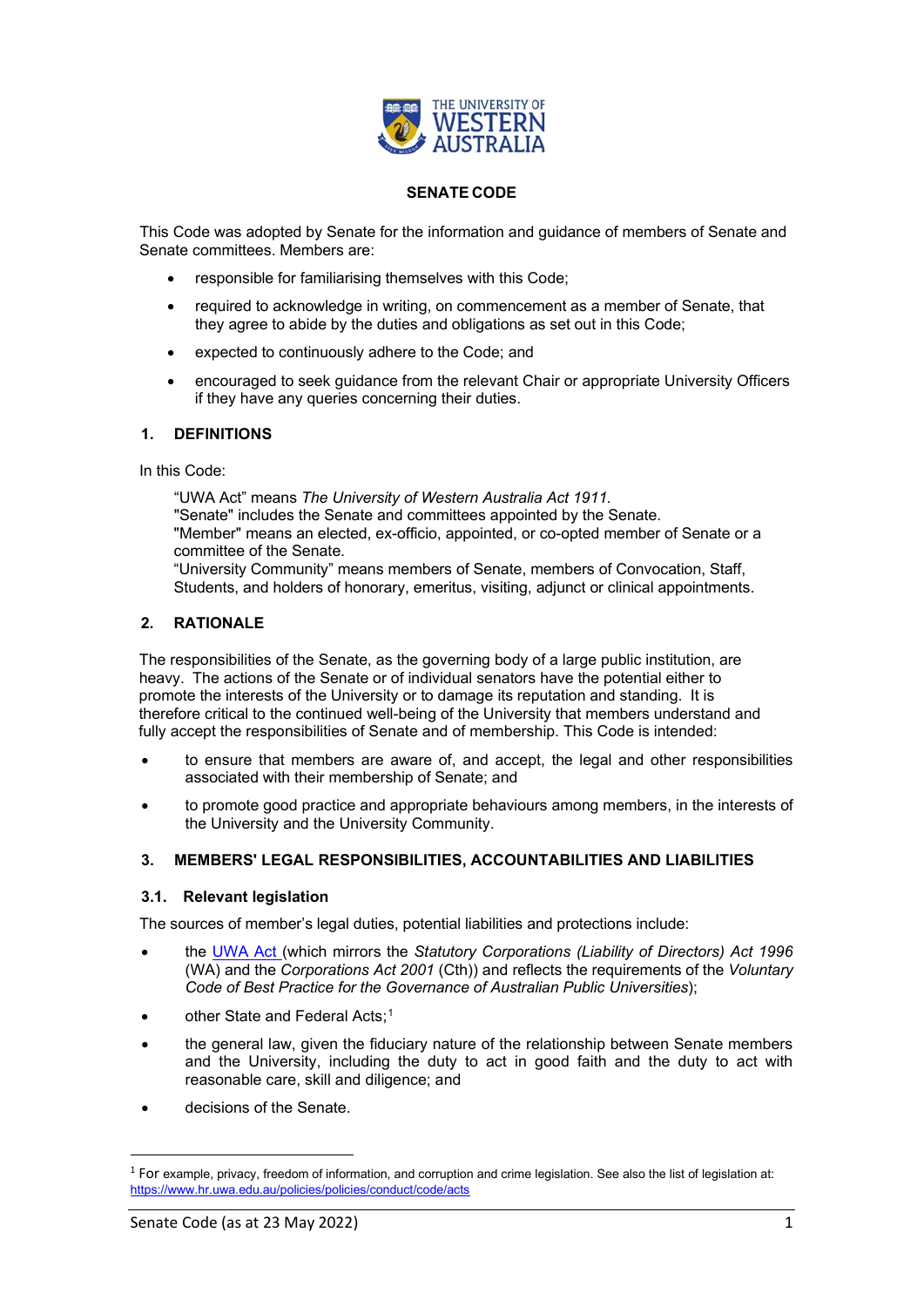The specific duties of Senate members are set out in the UWA Act (Schedule 1), together with provisions relating to: safeguards, exemptions and protections; sanctions for breaches; and automatic vacation of office for a disqualified member. They reflect the requirements of the *Voluntary Code of Best Practice for the Governance of Australian Public Universities* and, like the *Statutory Corporations (Liability of Directors) Act 1996* (WA), mirror the provisions of the *Corporations Act 2001* (Commonwealth).

Consistent with the relevant provisions of the sources identified above in section 3.1, **Members:** 

- (a) must at all times act honestly in the performance of the functions of a member of the Senate, whether within or outside the State [clause 1(1)(a) of Schedule 1 of the UWA Act];
- (b) must at all times exercise the degree of care and diligence in the performance of the functions of a member of the Senate, whether within or outside the State, that a reasonable person in that position would reasonably be expected to exercise in the Senate's circumstances [clause 1(1)(b) of Schedule 1 of the UWA Act];
- (c) must at all times act in the best interests of the University and give precedence to the interests of the University over the interests of any person appointing or electing a member of the Senate [clause 1(1)(c) of Schedule 1 of the UWA Act]:
- (d) must not, whether within or outside the State, make improper use of information acquired by virtue of the position of member of the Senate to gain, directly or indirectly, an advantage for any person or to cause detriment to the University [clause 1(1)(d) of Schedule 1 of the UWA Act];
- (e) must not, whether within or outside the State, make improper use of the position of member of the Senate to gain, directly or indirectly, an advantage for any person or to cause detriment to the University [clause 1(1)(e) of Schedule 1 of the UWA Act];
- (f) where they have a material personal interest in a matter being considered or about to be considered by the Senate must, as soon as possible after the relevant facts have come to the member's knowledge, disclose the nature and extent of the interest at a meeting of the Senate [clause 2(1) of Schedule 1 of the UWA Act].

This requires individual members of Senate to –

- disclose the nature and extent of any material personal interest<sup>[2](#page-1-0)</sup> at a meeting of the Senate; and
- absent themselves from a meeting while the matter is being considered and not vote on the matter, whether at a meeting or otherwise, except if permitted to consider or vote on the matter under the provisions of either clause 4 or clause 6 of Schedule 1 of the UWA Act.

In carrying out the duties referred to above, members are also required to abide by the responsibilities in sections 4-7 of this Code and relevant University policies (as amended from time to time).

# **3.2. Accountability and potential liability**

While the day-to-day operations of the University are the responsibility of the Vice-Chancellor and other managers, the Senate is accountable for satisfying itself that the University has appropriate structures, policies and processes in place for the effective management of its activities, such that statutory and legal requirements are met and that there is a likelihood of efficient, effective and defensible outcomes. This it does by ensuring that it is properly informed; satisfying itself that the University is complying with statutory and legal requirements; analysing financial statements and management reports with due care and seeking explanations where necessary; and satisfying itself on audit reports.

<span id="page-1-0"></span> $2$  A material personal interest arises where there is a realistic expectation that, directly or indirectly, a member of Senate or an associated/related person stands to gain a benefit or suffer a loss depending on the outcome of the matter. The benefit or loss need not be financial.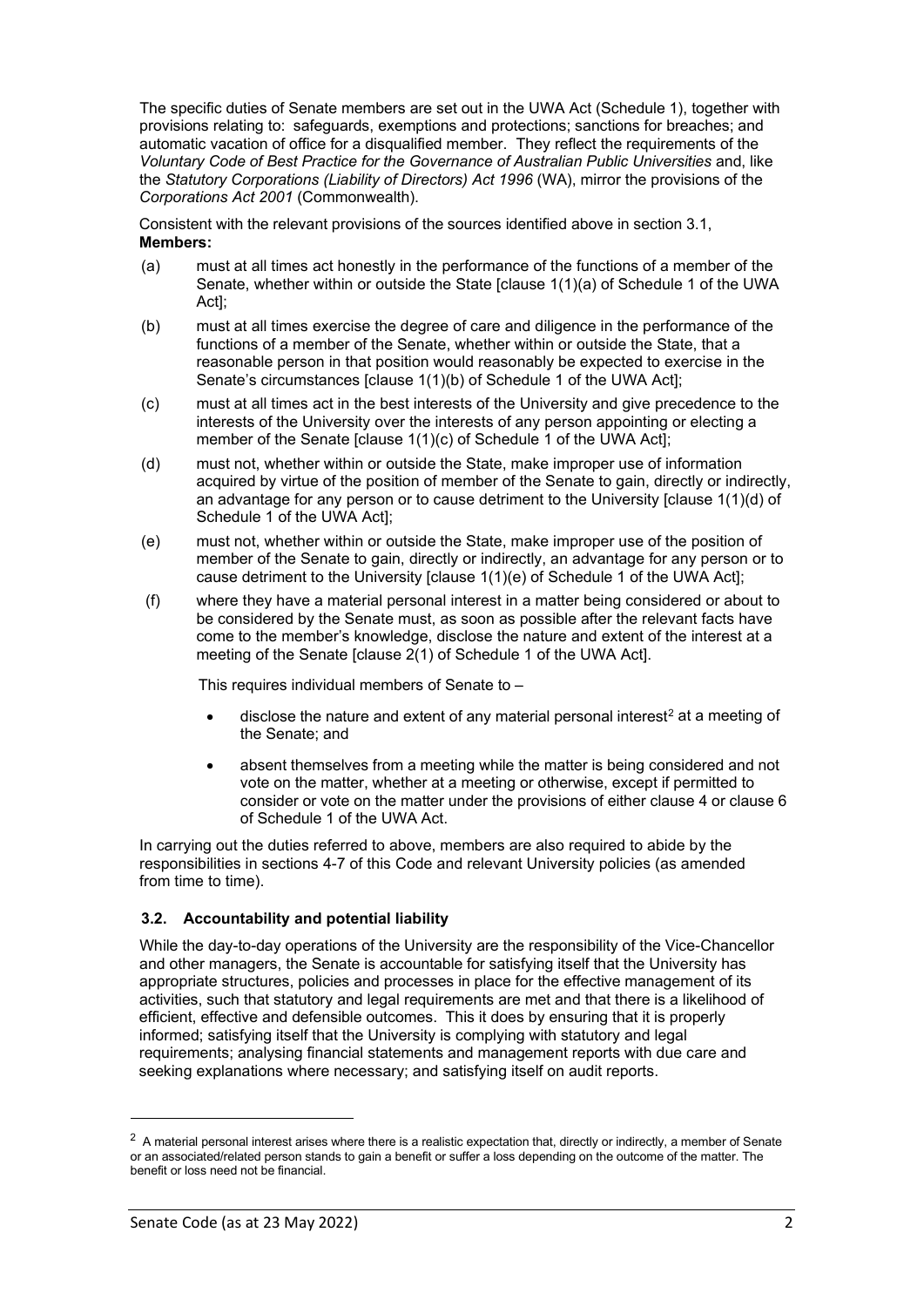Senate members may be held accountable for perceived or actual mismanagement in a range of ways. For example:

- Senate would be accountable for any decision it made which was contrary to the law or clearly negligent.
- Senate could be held accountable if it chose to make decisions which it has no authority to make, particularly if it could be shown that such decisions were taken with the intent of causing harm.
- Senate could be held accountable for mismanagement where this could be shown to be the outcome of failure to ensure the existence of adequate policies or procedures within the University.
- Senate could be held accountable for financial mismanagement where this could be shown to be the outcome of negligence in monitoring financial reports and compliance with audit requirements.

Members should therefore be aware that their office potentially exposes them to various risks. They may become the targets, either as part of the Senate body or as individuals, of public or media attention over particular issues. They may be held responsible by the public and the media for the effect of unpopular decisions. Similarly, if they make decisions which are, or are perceived to be, poor or negligent, exposure of those decisions through the media may have an adverse impact on their personal reputations. In extreme cases they may be legally accountable for the effects of mismanagement within the University, where this can be shown to be the outcome of failure to ensure the existence of proper management procedures.

The Chancellor, or Senate as a body, or individual members, or groups of members could potentially be sued for negligence in certain circumstances. In all cases the courts may look more sympathetically on members who could be shown to have acted honestly and in good faith and to have fulfilled their obligations conscientiously.

# **3.3. Protection from liability**

Members of the Senate and its committees enter into a Deed of Access, Insurance and Indemnity and are covered by the Directors' and Officers' Liability Insurance held by the University.

The Directors' and Officers' Liability Insurance and the indemnity under the Deed do not apply to any act prohibited by law<sup>[3](#page-2-0)</sup> or liability of the member arising out of conduct involving a lack of good faith. The indemnity continues despite the person ceasing to be a Member.

Additionally, section 16E(a) of the UWA Act grants a Senate member a degree of statutory protection from liability in civil proceedings. The statutory protections only apply to Senate members and do not apply to others such as committee members who are not also Senate Members. Relief may also be available under the *Statutory Corporations (Liability of Directors) Act 1996* (WA).

# **4. GENERAL RESPONSIBILITIES**

# **4.1. Understanding the role of the Senate**

# *Members will:*

- take advantage of the opportunities provided for induction and professional development;
- develop and maintain a clear understanding of the role and purpose of the Senate within the context of the changing nature of the University activities;
- familiarise themselves with the contents of the *Senate Charter*;

<span id="page-2-0"></span><sup>3</sup> For example, fines that may be imposed on a member ('officer') under the *Work Health and Safety Act 2020* (WA). Under that Act, an insurance policy is of no effect to the extent that it purports to indemnify a person against their liability to pay a fine under the Act (s. 272A). Elements of an insurance policy that do not relate to insurance or indemnification against fines will continue to apply. The prohibition on insurance does not extend to court costs.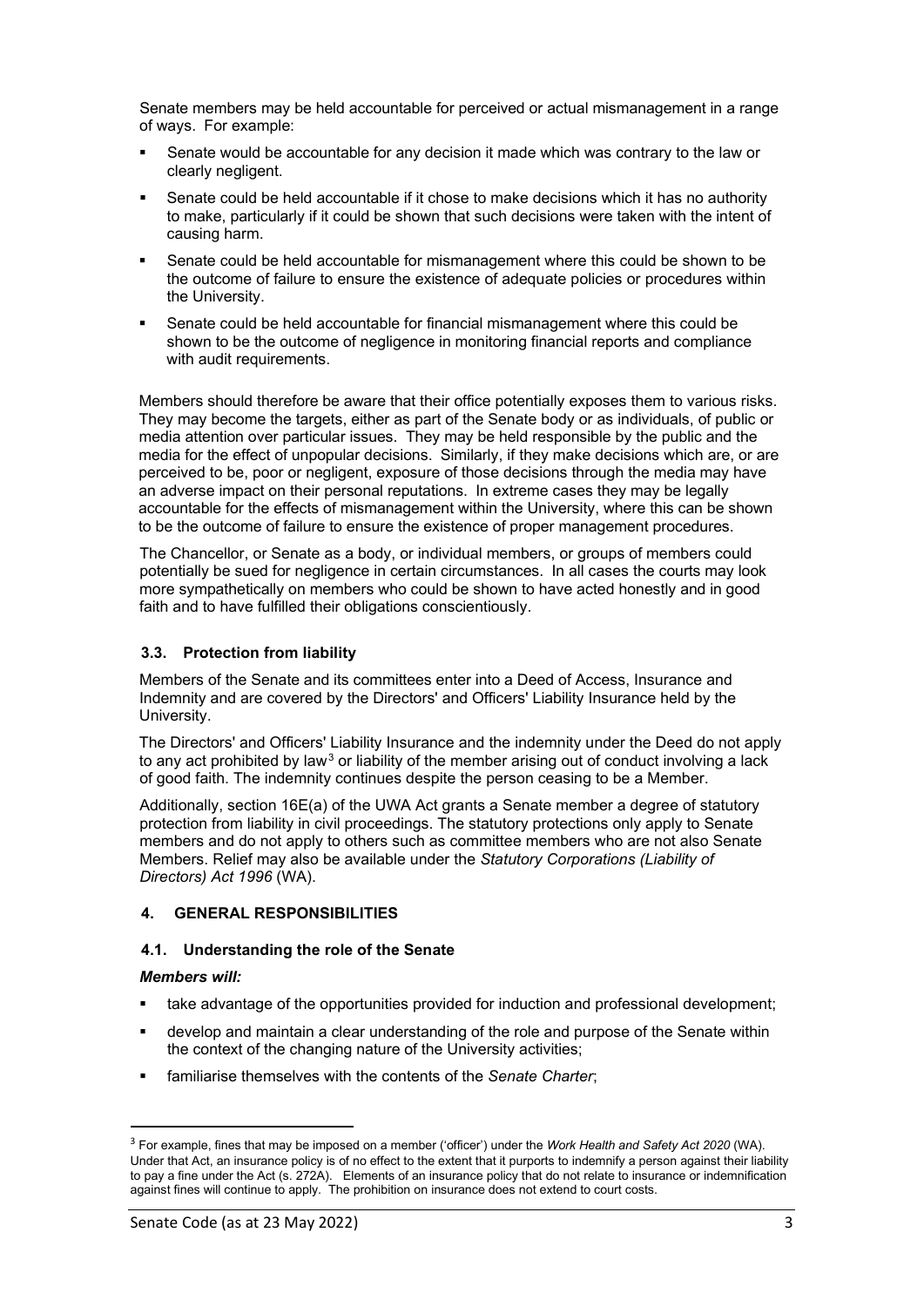- develop an understanding of the political, social and economic environment in which the Senate operates;
- stay informed about all relevant activities affecting the Senate's business; and
- develop and maintain a clear understanding of the role of any Senate committee on which they serve.

# **4.2. Being an active member**

### *Members will:*

- attend all committee meetings or, where attendance is not possible, submit an apology;
- obtain a leave of absence if absence will extend for three or more consecutive meetings;
- familiarise themselves with the contents of key University documents provided to them;
- seek clarification and take advice in respect of matters outside the member's expertise;
- prepare for meetings and seminars/ retreats by reading and considering all papers circulated with the agenda;
- **EXED FIGHT Make new points succinctly without reiterating at length points already made;**
- participate actively and work co-operatively with fellow members, University staff and stakeholders to achieve agreed goals; and
- when requested by the Chancellor or Vice-Chancellor represent the University and the Senate in external and internal forums.

# **4.3. Raising concerns**

#### *Members will:*

- express concerns to the Chancellor as Chair of Senate about decisions or actions which appear contrary to the Senate's public duty, and do so as soon as those concerns arise;
- as required under the *Corruption, Crime and Misconduct Act 2003*, report to the Commission any information about actual or potentially corrupt or illegal activities preferably through the Chancellor or the Vice-Chancellor;
- draw relevant matters to the attention of the Chancellor for possible consideration, information or action by Senate or a University Officer; and
- approach the Chancellor if at any time they believe that the information provided to Senate is insufficient to enable it to fulfil its responsibilities effectively.

# **4.4. Professional conduct**

#### *Members will:*

- familiarise themselves with and abide by the *Senate Charter*; the University's *Code of Ethics and Code of Conduct* and *Code for the Protection of Freedom of Speech and Academic Freedom*;
- treat each other, and University staff and students with professionalism, courtesy and respect;
- not improperly influence other Senate members;
- not allow sectional or factional interests to deflect Senate's focus on the University's general welfare;
- accept collective responsibility for decisions of the Senate and support University management in the implementation of these decisions;
- recognise that only the Chancellor or the Chancellor's nominee may speak publicly on behalf of the Senate; and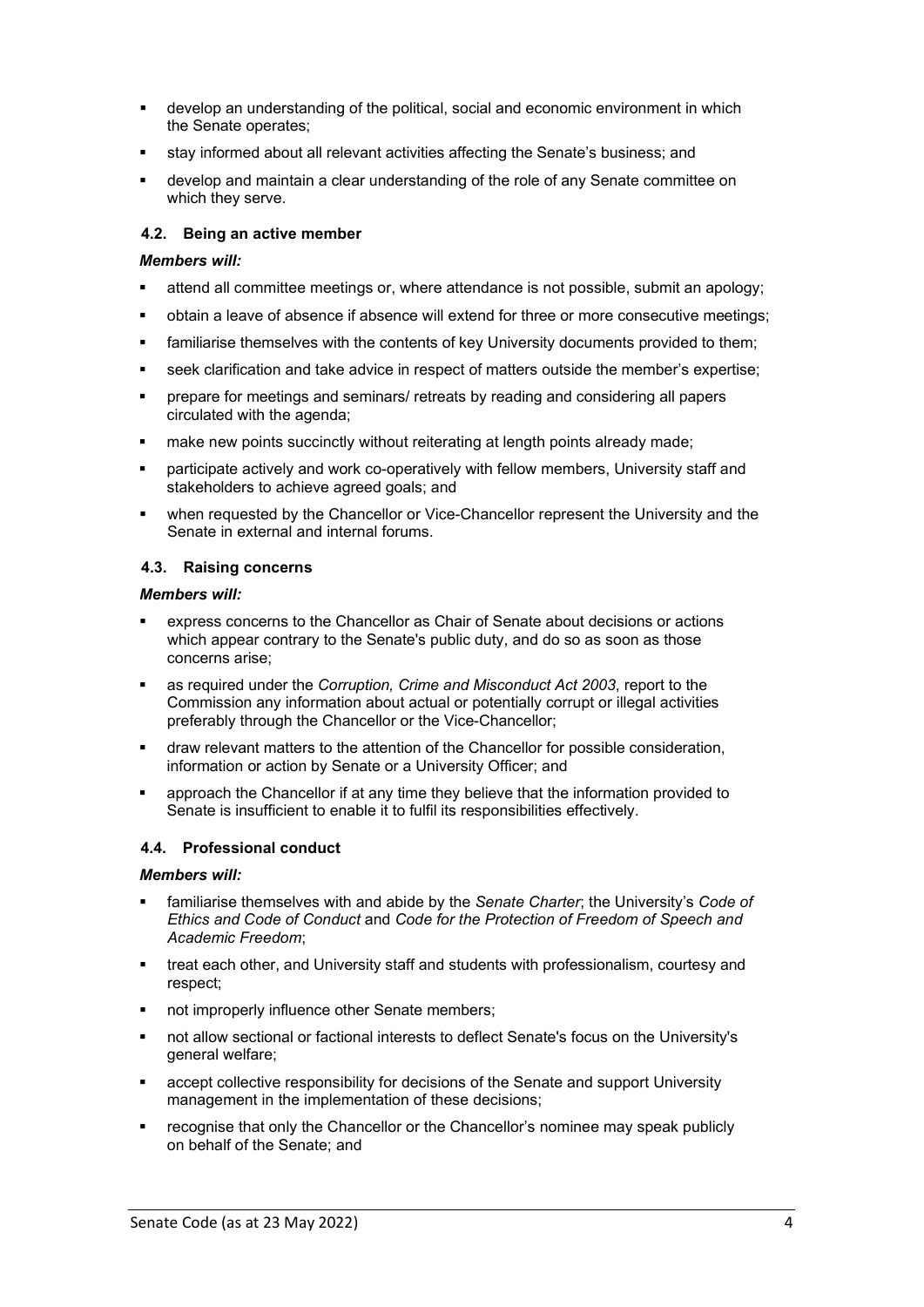not act as spokesperson for the University or represent the University in any form unless specifically requested by the Chancellor or Vice-Chancellor to do so.

# **4.5. Security of Information**

# *Members will:*

- ensure that appropriate care is taken to ensure the security of all Senate and other University documents, whether in paper or electronic form;
- avoid discussing confidential Senate or University business in public places where there is a likelihood of being overheard;
- recognise that confidential information received by them in the course of their duties as Senators remains the property of the University and ensure that it is not disclosed, or allow it to be disclosed, unless that disclosure has been authorised by the University, or is required by law;
- ensure they take appropriate care to ensure the security of any notes taken at Senate (which are University documents) for their personal use; and not to use these in future correspondence outside the Senate meeting; and dispose of duplicate copies of records no longer required, in accordance with archive procedures.

# **5. RECORD KEEPING AND USE OF INFORMATION**

# **5.1. Documentation of decisions**

All decisions affecting the policy, practice and welfare of a public body or public officers must be transparent. Decisions and processes should be documented. Documentation protects all parties involved in a decision, both collectively and individually.

#### *The Senate and Members will:*

- ensure that minutes of all official meetings are prepared and retained; and
- ensure adequate procedures are observed for documenting all decisions, events and transactions involving the Senate.

# **5.2. Use of confidential information**

Sometimes highly sensitive matters are discussed by the Senate. These may be discussed with only Senate members present and in strict confidence. All decisions should be documented, and appropriate minutes prepared, while according certain records an extra level of security.

The Senate will ensure that confidential records are subject to appropriate access procedures.

# *The Senate and Members will:*

- respect confidential information and observe any restrictions agreed by the Senate (subject to *Freedom of Information Act 1982* requirements);
- maintain confidentiality and not divulge information deemed confidential or sensitive;
- ensure that information obtained in the course of Senate duties is not misused for direct or indirect gain or advantage, or to do harm to other people, the Senate or the University; and
- respect the privacy of individuals.

# **6. CONFLICTS OF INTEREST**

# **6.1. Gifts and gratuities**

Members should not accept gifts or benefits likely to place them under an actual or perceived financial or moral obligation to other organisations or individuals.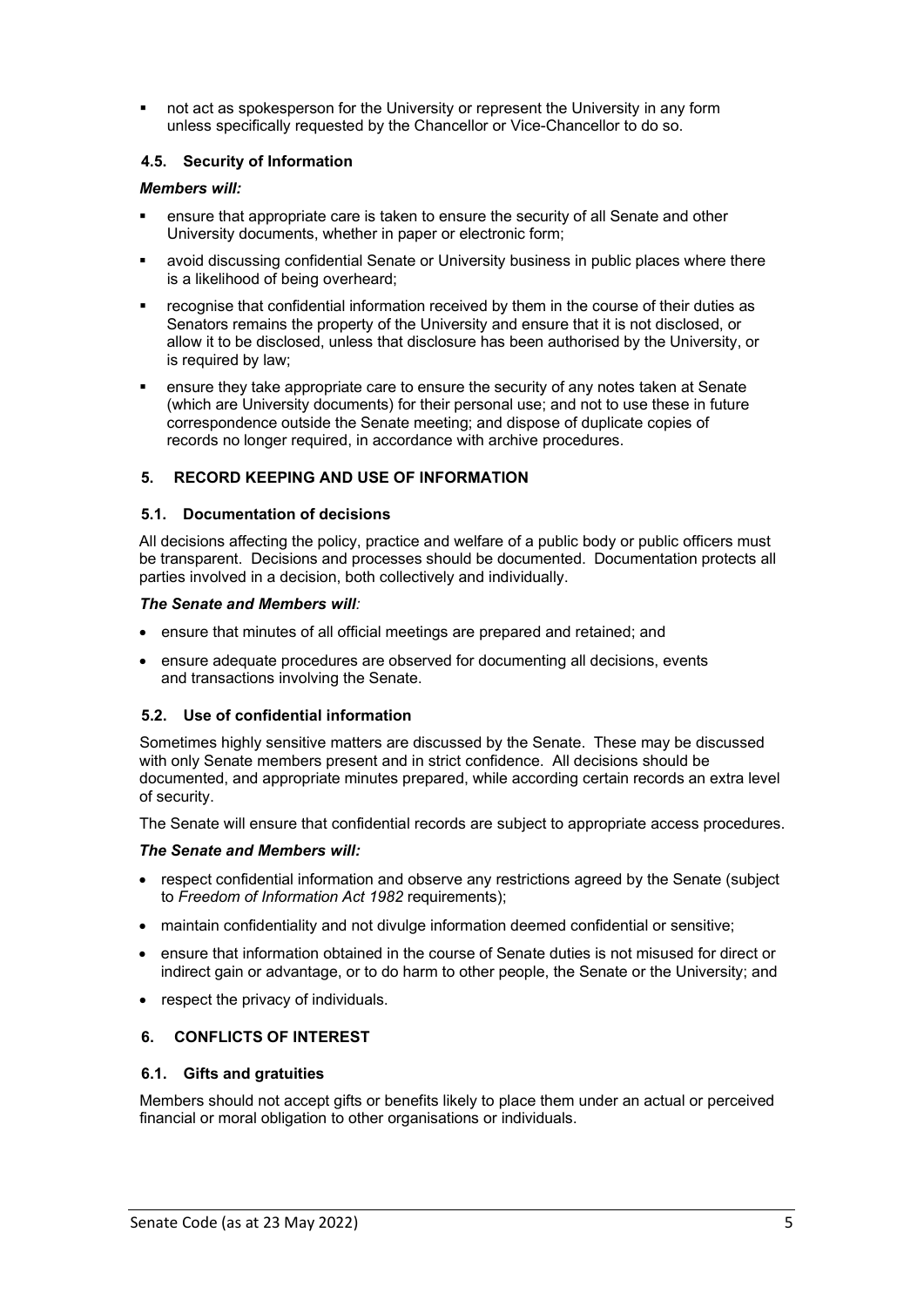*Members will not,* in their capacity as members:

- seek or accept in connection with their official duties any fee, favour, reward, gratuity or remuneration of any kind;
- use their public position for personal profit, gain or advantage; and
- accept a gift if it could be seen by the public, knowing the full facts, as intended or likely to cause a member to act in a particular way or deviate from public duty.

*Members will* comply with relevant University policies regarding gifts bequest and hospitality.

### **6.2. Employment and Private interests**

The employment or private interests of a senator or members of their immediate family<sup>[4](#page-5-0)</sup> may have the potential to create an ongoing conflict of interest or the perception of an ongoing conflict of interest for the senator in his/her responsibilities as a senator. These interests should be declared both via the Register of Interests which members complete annually and under the "Declaration of Interests" item at the meeting/s concerned

Alternatively, there may be instances in which these interests conflict with, or may be perceived to conflict with, a member's responsibilities in relation to an isolated, unforeseeable activity of the Senate or a Senate committee. Such interests should be declared at the meeting/s concerned under the "Declaration of Interests" item.

Members are expected to place the public interest above employment or private interests and not use their position for employment or private gain or advantage.<sup>[5](#page-5-1)</sup>

Conflicts between employment or private interests and public duties can arise when:

- a senator's employer or private business or those of a member of his/her immediate family has a commercial relationship with, or is in conflict with the University;
- a member stands to make a financial gain from, or to be otherwise advantaged by a Senate decision;
- a member of the senator's immediate family stands to make financial gain from or to be otherwise advantaged by a Senate decision;
- a member holds membership of, or ownership in another organisation likely to benefit from a Senate decision; and
- a member of the senator's immediate family or a close associate is a member of an organisation affected by Senate decisions.

Accordingly, *members will,* through the appropriate mechanism:

- openly declare situations in which their employment, or that of a member of their immediate family, may conflict, or be perceived to conflict, with their responsibilities as senators;
- openly declare matters of private interest such as investments, relationships, voluntary work and membership of other groups that may conflict or be perceived to conflict with their public duty as members;
- record any issues of conflict to ensure they are transparent and capable of review; and
- disqualify themselves from any discussions and decisions where a conflict of interest has occurred or could occur.

<span id="page-5-0"></span><sup>4</sup> For the purpose of this section, 'immediate family' may include spouse or partner, parents and parents-in-law, children and children's spouses or partners

<span id="page-5-1"></span><sup>5</sup> See also: Governance Institute of Australia (2019) *Good Governance Guide: Conflicts of Interest*